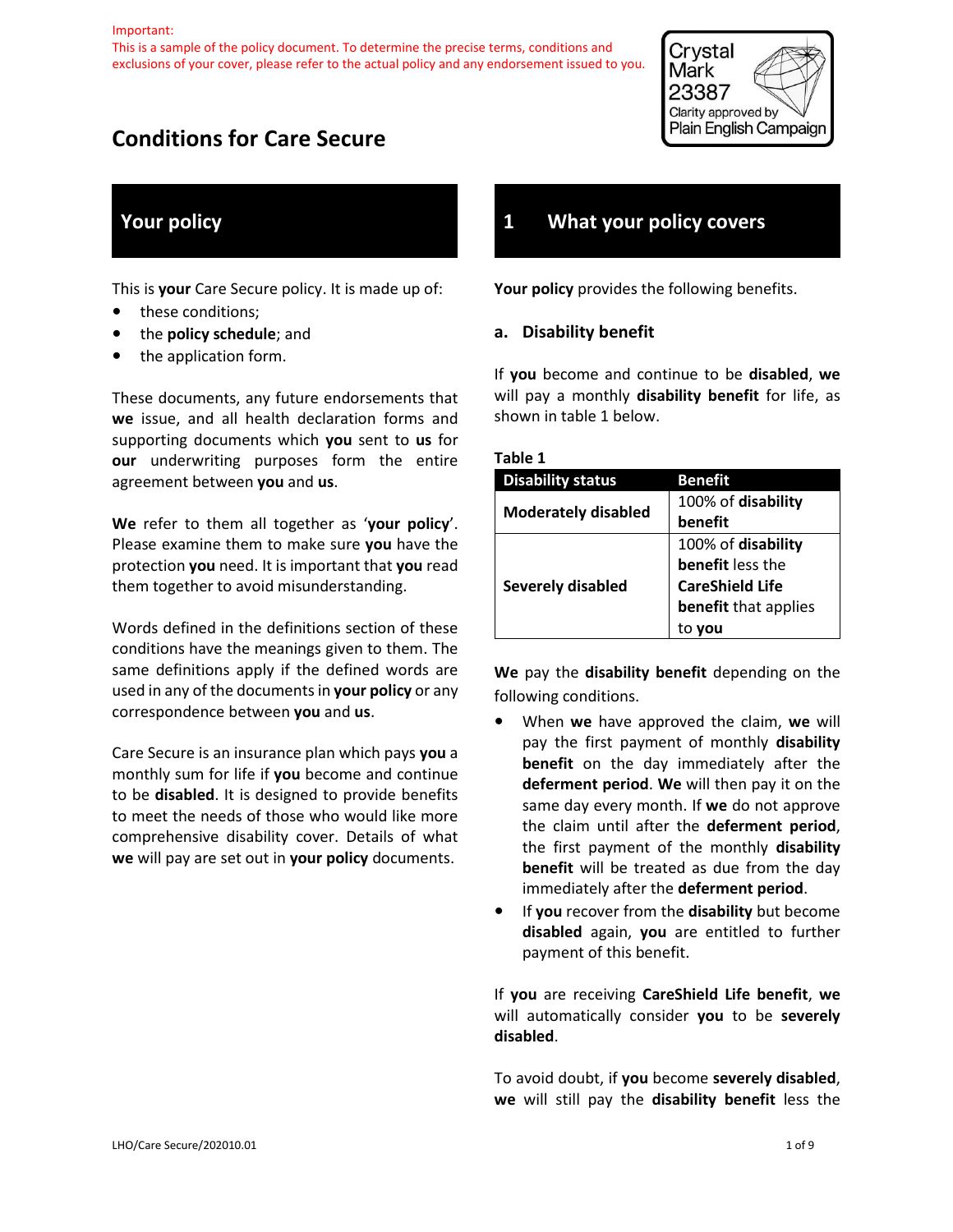**CareShield Life benefit** that applies to **you**, even if **your CareShield Life** plan had ended, as long as **you** have a **Basic ElderShield** plan and **your** Care Secure **policy** has not ended.

**You** must tell **us** within 30 days if there is any change in your **disability**. If **you** fail to tell **us** or delay in telling **us**, and **you** receive any benefit payment which **you** are not entitled to, **we** have the right to recover the payment as shown in clause 4a.

### **b. Support benefit**

If **you** become and continue to be **disabled**, **we**  will pay the support benefit shown in table 2 below.

#### **Table 2**

| <b>Disability status</b>   | Benefit            |
|----------------------------|--------------------|
| <b>Moderately disabled</b> | 300% of disability |
|                            | benefit            |
| Severely disabled          | 600% of disability |
|                            | benefit            |

**We** will pay the support benefit immediately after the **deferment period**.

If **you** are receiving **CareShield Life benefit**, **we**  will automatically consider **you** to be **severely disabled**.

The maximum support benefit **we** will pay is 600% of the **disability benefit**. If **you** become **moderately disabled** and then recover, **you** can only make another claim for the remaining amount of support benefit if **you** later become **severely disabled**.

To avoid doubt, if **you** recover from **moderate disability** and become **moderately disabled** again, **we** will not pay this benefit.

### **c. Dependant benefit**

If **you** have at least one **dependant** and **you**  become **disabled**, **we** pay the dependant benefit, which is 25% of **your disability benefit**, every month for up to 36 months in **your** lifetime. This benefit depends on the following conditions.

- **•** If **you** recover from the **disability** and **you**  have not fully used the amount under this benefit, **you** may make another claim for the remaining amount if **you** become **disabled**  again as long as **we** have not paid for more than 36 months in **your** lifetime.
- **•** If the **child** is no longer considered a **child**  (because of their age or otherwise) at any time after **we** have begun paying this benefit, **we** will continue to pay this benefit until **your**  death or **you** recover from the **disability**. The payment will then end.

**We** only have to start paying the dependant benefit after the **deferment period**.

If **you** recover from the **disability** or die after **we**  have started paying **disability benefit**, support benefit or dependant benefit, the dependant benefit will end immediately on the date of **your**  recovery or death (as the case may be).

### **d. Death benefit**

**We** pay the death benefit**,** which is 300% of the **disability benefit**, if **you** die during the term of **your policy** and while receiving the **disability benefit**.

# **2 Our responsibilities to you**

#### **a. Claims**

Depending on the terms, conditions and limits of **your policy**, and as long as **you** have paid the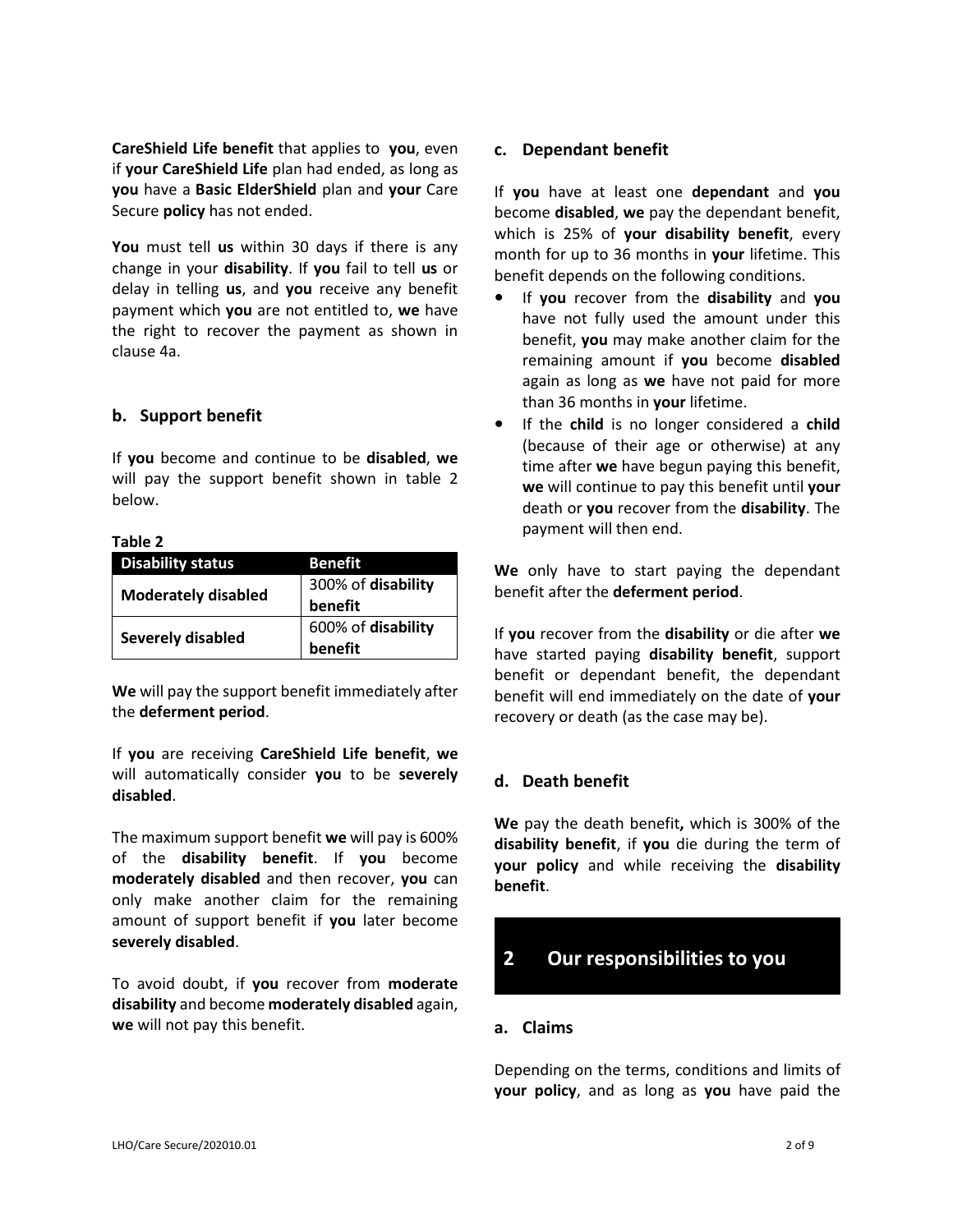**premium** or any amount **you** owe **us** under **your policy**, **we** will pay **you** the benefits.

To claim under **your policy**, **you** must send **us** a completed claim form. A certification by an approved assessor under the **Relevant Act** that **you** are suffering from **disability** must also be sent to **us**. **You** will have to pay the costs and expenses of the first medical examination. **We** will refund **you** the costs and expenses of the first medical examination if **we** accept **your** claim. If the approved assessor states on the claim form that **you** need further examination, **we** will pay the costs and expenses of a further medical examination. **We** may also ask **you** to have a further medical examination which **we** will pay for. If **we** cannot assess **your** claim, **we** may withhold benefit payments until **we** receive more evidence.

### **b. Waiting period**

During the **waiting period**, **we** do not pay any claim except claims resulting from an **accident**. If **you** become **disabled** during the **waiting period** (other than due to an **accident**), **your policy** will end and **you** will receive a full refund of **your premium**.

### **c. Right to examine you**

While **we** are making benefit payments, **we** can appoint a doctor to examine **you** again and **you**  must give **us** reasonable opportunity to do so. **We**  will pay the costs and expenses of this examination and any other medical evidence needed to prove whether **you** are still **disabled**.

**We** will stop any benefit payments if **you** do not allow **us** to examine **you** or **you** fail to turn up for an examination.

# **3 Your responsibilities**

#### **a. Premium**

The **premium** that **you** have to pay **us** to receive the benefits is shown in the **policy schedule**. **You**  must pay the **premium** every year up to the age shown in the **policy schedule**.

As the amount of **premium** that **you** have to pay **us** depends on **your** age at the **start date** of **this policy**, **your** sex and the **disability benefit**, if **you**  have been paying lower **premiums** because **we**  have incorrect information or because of some other mistake, **you** must promptly pay **us** the shortfall when **we** ask. If **you** fail to pay the shortfall in **premium** promptly, **we** may cancel **this policy**. This will depend on clause 3c (Non-forfeiture). **We** can then make a claim against **you** for the shortfall. If **you** have paid higher **premiums** because of incorrect information or some other mistake, **we** will promptly refund the difference after working out the correct **premium.**

**We** give **you** 75 days' grace to pay the **premium** or shortfall in **premium** for **your policy** to continue. During this grace period, **your policy** will stay in force. **You** must first pay any outstanding **premium** or amounts owing to **us** before **we** pay any claim under **your policy**.

If **you** have still not paid the **premium** or shortfall in **premium** after the grace period, and unless clause 3c (Non-Forfeiture) applies to **you**, **your policy** will end immediately.

**You** are responsible for making sure that **your premium** is paid up to date.

**You** may choose to pay the **premium** using a **MediSave** account, according to the **Relevant Act**, or in cash.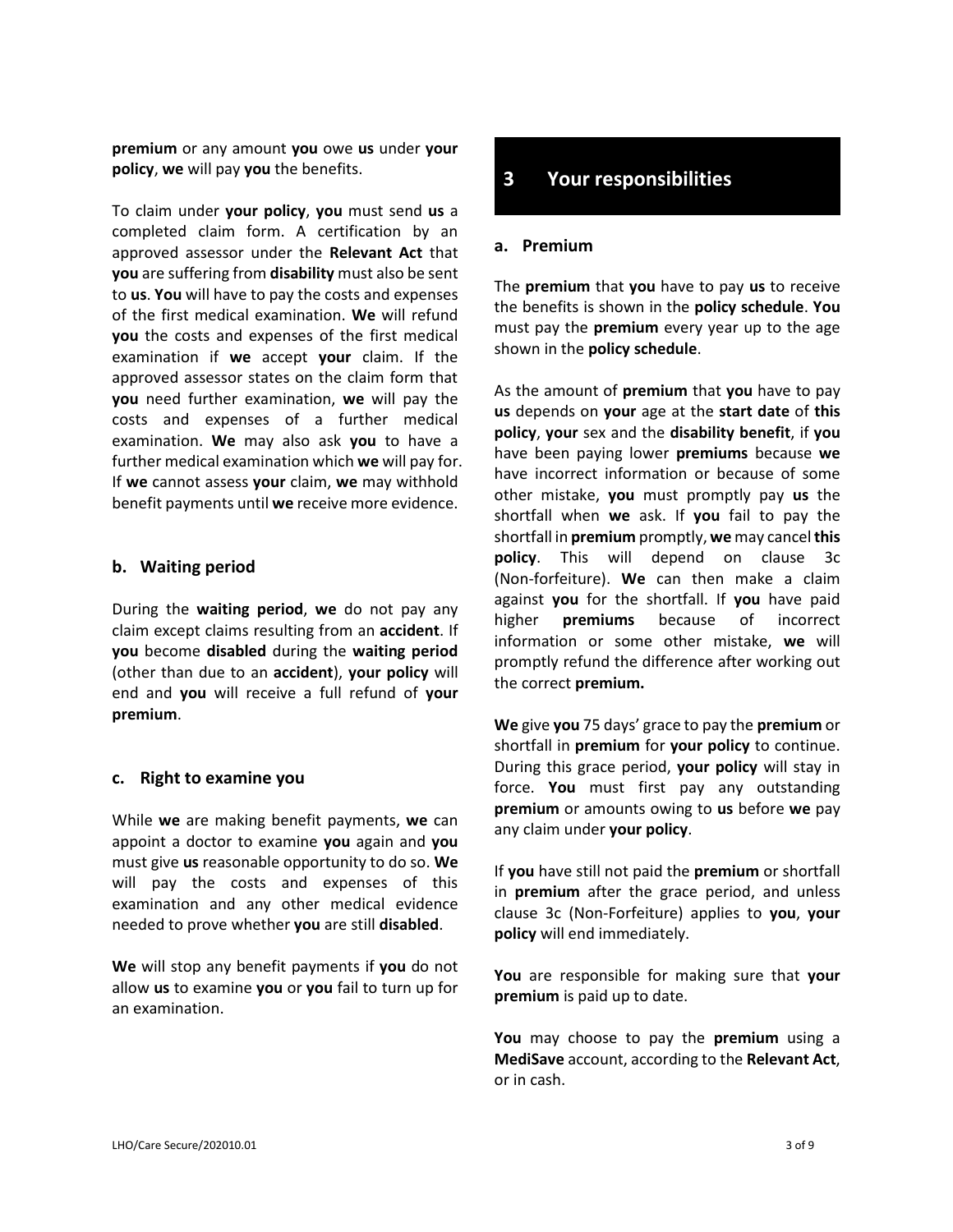**You** may pay the **premium** or any part of it using cash if:

- **•** the **premium** due is more than the maximum amount allowed to be deducted from **your MediSave** account; or
- **•** there are not enough funds in **your MediSave**  account to pay the **premium** due.

Unless clause 2b (Waiting period), clause 4h (Not revealing a pre-existing disability) or the free-look period applies to **you**, **we** will not refund any unused part of the **premium** when **your policy** ends.

The **premium** that **you** pay for **your policy** can change. If **we** change the **premium** for **your policy**, **we** will write to **you** at **your** last-known address. **We** will do this at least 30 days before the change is to take place. **We** will tell **you** what **your** new **premium** will be.

### **b. Waiver of premium**

If, on the date when the **premium** is due, **you** are **disabled** and eligible to receive benefit payments under **your policy**, **you** do not have to pay the **premium**. **You** will have to start paying **premiums**  again after **you** are no longer **disabled** and benefit payments have ended.

### **c. Non-forfeiture (not cancelling your policy)**

**You** will need to pay the **premium** for **your policy** every year up to the age shown in the **policy schedule**. After **you** have made a minimum number of **premium** payments, **we** will treat **your policy** as a paid-up policy and if **you** fail to pay a **premium**, **we** will not automatically cancel **your policy**. Instead, **we** will reduce the **benefits and we** will only pay reduced **benefits**. **We** will decide on the minimum number of **premium** payments **you** will need to make, and the level of the reduced **benefits**, and tell **you** what these are.

# **4 What you need to be aware of**

#### **a. Right of recovery**

If **you** receive payment for any benefit which **you**  are not entitled to or are no longer entitled to, **you**  must repay the benefit payment to **us** when **we**  ask **you** to do so.

If **you** fail to return the benefit payment to **us**, **you**  must pay **us** in full for any loss, damage, cost or expense that **we** may suffer as a result of **your**  failing to return the benefit payment to **us** or **our**  having to enforce **our** rights to recover it. This includes all legal costs.

### **b. Ending your policy**

**Your policy** will end when any one of the following happens.

- **•** Unless clause 3c (Non-forfeiture) applies to **you**, **we** have not received **your premium** or shortfall in **premium** by the end of the grace period set out in clause 3a (Premium).
- **• You** die.
- **•** Unless clause 3c (Non-forfeiture) applies to **you**, **you** give **us** written notice to end **your policy**. (**Your policy** will end on the day before the next renewal date for **your policy**, and **we** will not refund any **premium**.)
- **• You** give **us** written notice, during the free-look period, to end **your policy**. (**Your policy** will end and **you** will receive a full refund of **your premium**, less any medical and other expenses **we** spent to consider **your** application.)
- **• Your CareShield Life** plan ends and **you** do not have a **Basic ElderShield** Plan. (If **your CareShield Life plan** is reinstated or **you** are covered under a **Basic ElderShield** plan, **your policy** will not end.)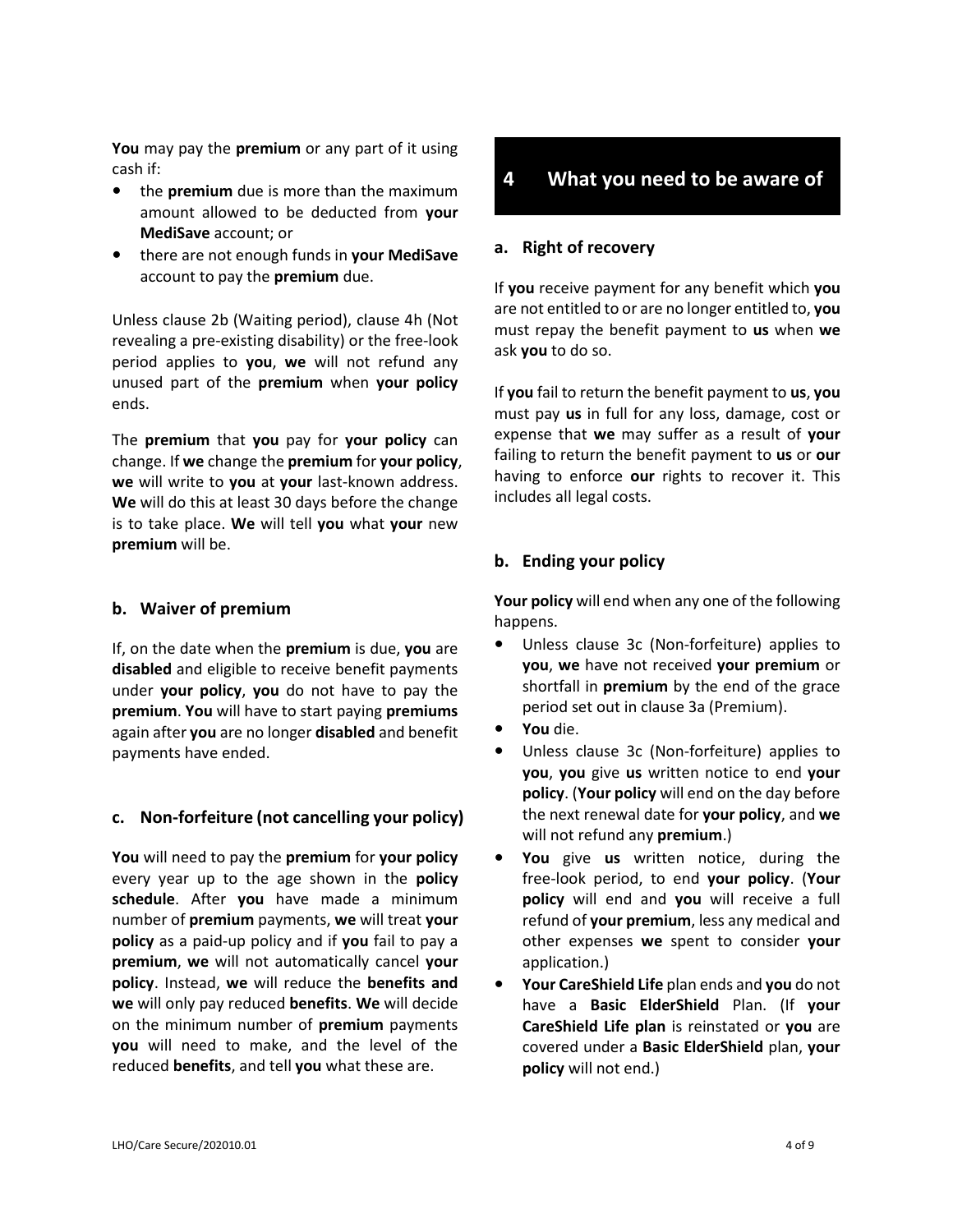- **• You** become **disabled** during the **waiting period** (other than due to an **accident**), as explained in clause 2b (Waiting period).
- **• We** find out that **you** gave **us** incorrect material information or that you did not tell **us** about any **pre-existing disability**, as explained in clause 4h (Not revealing a pre-existing disability), or any pre-existing serious, chronic medical condition.
- **• We** discover fraud, as explained in clause 4i (Fraud).
- **• You** commit suicide within one year from the **start date** or **reinstatement date**, whichever is later, as explained in clause 4p (Exclusions).

### **c. Reinstating your policy**

If **your policy** ends because **you** have not paid the **premium** or shortfall in **premium**, **you** may apply to reinstate your policy within 180 days from the end of the grace period. **We** will reinstate **your policy** depending on the following conditions.

- **• You** give evidence that **you** can be insured which **we** must be satisfied with. **You** must pay any costs involved in doing this.
- **• You** must pay all **premiums** and any interest **you** owe up to the **reinstatement date** before **your policy** is reinstated.

If **we** are not satisfied with the evidence which **you**  have given, **we** have the right not to reinstate **your policy**. **We** will refund any overdue **premiums you** have paid.

If **we** reinstate **your policy** under this clause, **we** will treat it as if the cancellation never happened.

### **d. Geographical cover**

**Your policy** provides 24-hour worldwide cover.

#### **e. Guaranteed renewal**

**We** guarantee to renew **your policy** every year as long as none of the events in clause 4b (Ending your policy) happen.

## **f. Lifetime cover**

**We** guarantee to provide cover under **your policy** for **your** lifetime. **We** will not end **your policy** for any reason other than those shown in clause 4b (Ending your policy).

### **g. Giving us all information**

**You** must give **us** fully and truthfully, up to the **start date** or **reinstatement date**, all significant facts and circumstances that may influence **our**  decision whether or not to provide cover or to add terms to **this policy**. This responsibility applies to all information given to **us**.

If **you** do not reveal all material information or **you**  misrepresent anything, and if not more than one year has passed since the **start date** or **reinstatement date**, whichever is later, **we** will:

- **•** declare **your policy** not valid from the **start date**; or
- **•** end **your** cover and not pay any benefits; or
- **•** add extra terms and conditions to **your policy**.

If **you** do not reveal all material information or **you**  have misrepresented information, and more than one year has passed since the **start date** or **reinstatement date**, whichever is later, **we** will not declare **your policy** not valid or deny any claim under it apart from in the following situations.

- If **you** made a fraudulent mis-statement or fraudulently left out material information from **your** application.
- If **your policy** was reinstated and **you** made a fraudulent mis-statement or fraudulently left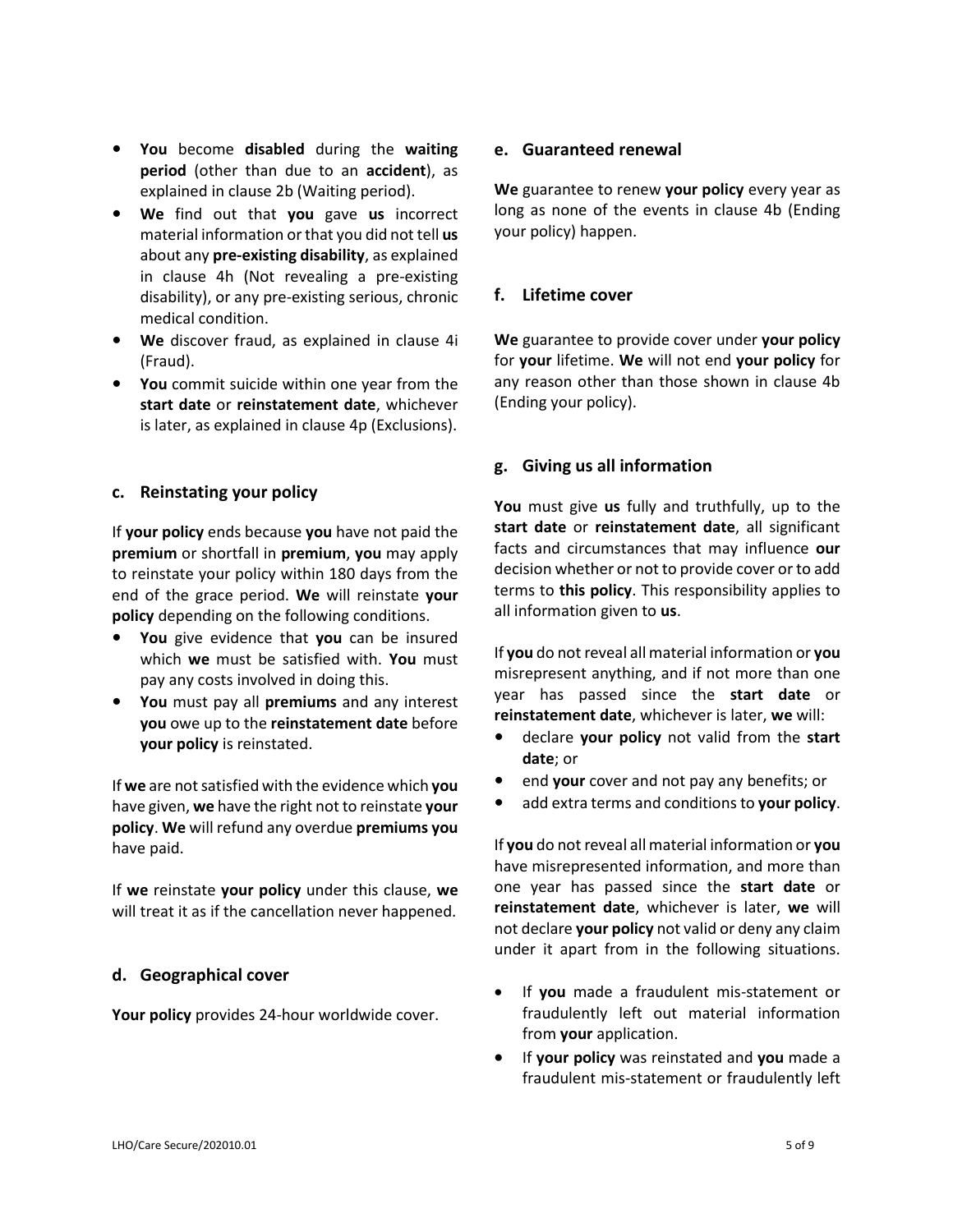out material information from **your**  application for reinstatement.

### **h. Not revealing a pre-existing disability**

If **we** discover that **you** have a **pre-existing disability** which **you** did not tell **us** about before the **start date** or **reinstatement date**, whichever is later, **we** will cancel **your policy** and declare it as not valid from the **start date**. When **we** cancel **your policy**, **we** will refund all **premiums you** have paid, without interest.

### **i. Fraud**

If a claim or any part of a claim is false or fraudulent, or if **you** use fraudulent methods to gain any benefit, **we** can do any or all of the following.

- **•** End **your policy** (in which case **you** will lose all benefits under it).
- **•** Refuse to renew **your policy**.
- **•** Add extra terms and conditions. (If **you**  disagree with **us** adding extra terms and conditions, **you** can write to **us** to cancel **your policy**.)

### **j. No cash-in value**

**Your policy** has no cash-in value.

#### **k. Changes to policy terms or conditions**

**We** may change the benefits, terms, conditions or name of **your policy** at any time. However, **we** will write to **you** at **your** last-known address at least 30 days before doing so. The change will take effect from the next renewal date. For changes to the benefits, terms and conditions of **your policy**  that are required by the **Relevant Act** or by government advice or guidelines, **we** will make the changes within the timescale required by the **Relevant Act** or the government advice or guidelines, and **we** may do so without giving **you** written notice.

#### **l. Currency**

All **premiums** and benefits will be paid in Singapore dollars.

#### **m. Dealing with disputes**

If **we** refuse to pay a claim because **you** are not **disabled**, and **you** disagree with **our** decision, **we**  may pass the dispute to a review panel set up by **MOH**. The review panel may appoint a qualified medical practitioner to assess **you**. If the panel decides that **you** are **disabled**, **we** will pay the costs of the assessment. If the panel decides that **you** are not **disabled**, **you** will have to pay the costs of the assessment.

The **Government** pays the costs of maintaining the review panel and them carrying out review proceedings. The decision of the review panel is final and binding on both **you** and **us**.

### **n. Excluding third-party rights**

A person who is not directly involved in **your policy** will have no right, under the Contracts (Rights of Third Parties) Act (Cap 53B), to enforce any of its terms.

### **o. Notice of communication**

**We** will assume any notice or communication under **your policy** has been given and received if sent:

- **•** personally on the day it is delivered;
- **•** by prepaid mail within seven days after the mail is sent;
- **•** by fax immediately, as long as a transmission report is produced by the machine from which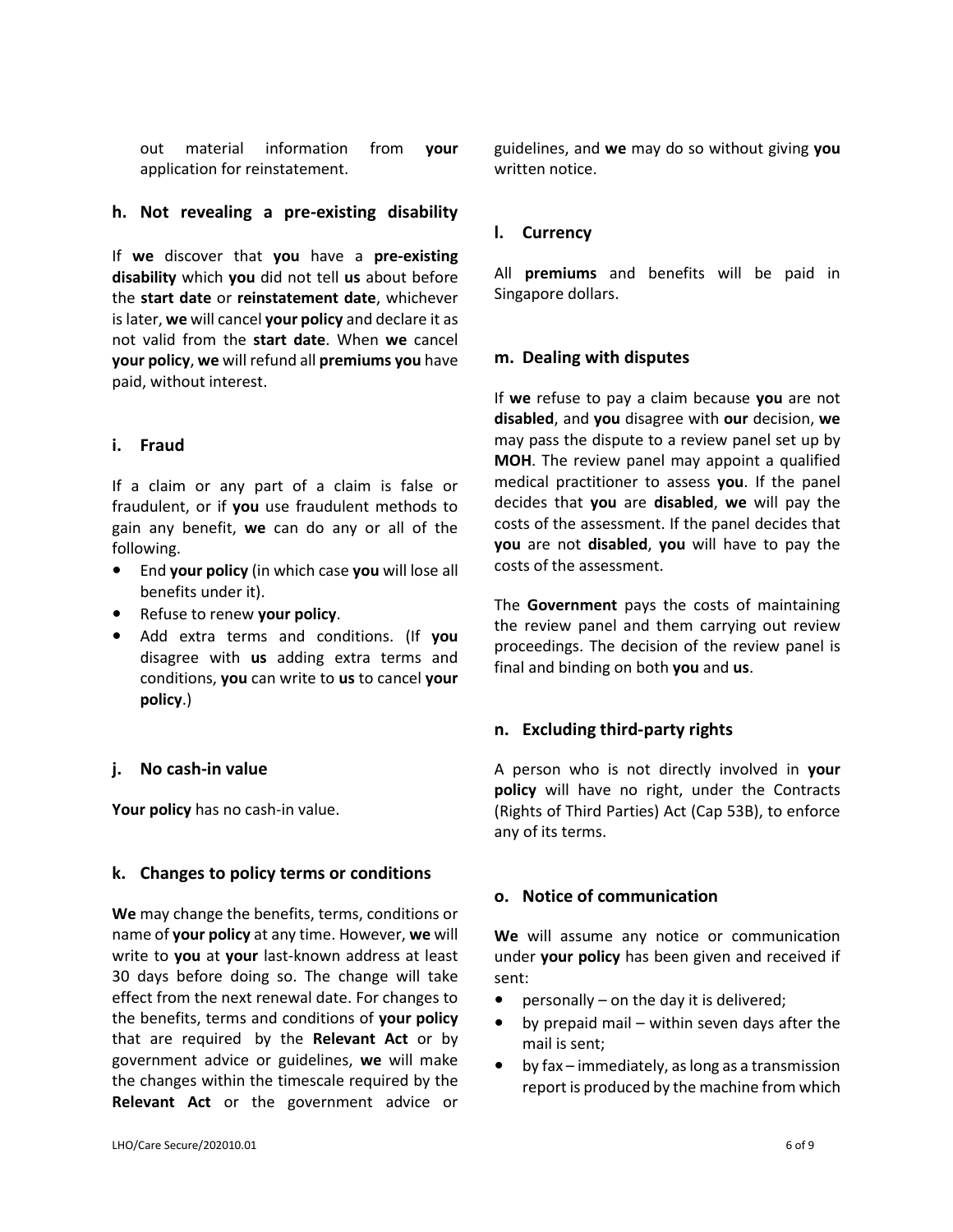the fax was sent which shows that the fax was sent to the correct fax number; or

**•** by email, SMS or other electronic method – as soon as it is sent.

#### **p. Exclusions**

**Your policy** does not cover any **disability** arising directly or indirectly from:

- **•** deliberately injuring yourself or attempted suicide, whether **you** are sane or insane;
- **•** war, whether declared or not; or
- **•** alcoholism or drug addiction.

**Your policy** does not cover any claim if it's excluded or not permitted by the **Relevant Act** or government advice or guidelines.

**We** do not pay any benefit for **pre-existing disability** arising from **pre-existing condition**s unless **you** have told **us** about the **pre-existing conditions** and **we** have accepted them before the **start date**.

**Your policy** will end if **you** commit suicide within one year from the **start date** or **reinstatement date**, whichever is later. **We** will refund the **premiums** paid, without interest and less any amount **you** owe **us**, from the **start date** or **reinstatement date**, whichever is later.

# **5 Definitions**

**Accident** means an unexpected incident that results in an injury. The injury must be caused entirely by being hit by an external object that produces a bruise or wound, except for injury caused specifically by drowning, food poisoning, choking on food, or suffocation by smoke, fumes or gas.

**Basic ElderShield** means a **severe disability**  insurance product governed by the **Relevant Act.**

**CareShield Life** means a **severe disability**  insurance product administered by the **Government** and governed by the **Relevant Act.**

**CareShield Life benefit** means the benefits shown on **MOH**'s website.

**Child** means **your** biological child or stepchild, or legally adopted child, who has not reached the age of 21 years on the claim date.

**Deferment period** means the 90-day period from the claim date (inclusive). **We** will pay the first **benefit** payment immediately after the **deferment period**. **We** treat the claim date as the date on which the claim form for **your policy** is certified by an approved assessor under the **Relevant Act**.

If **you** have recovered from a **disability** but become **disabled** again from the same cause within 180 days, **we** will not enforce the **deferment period** for the new claim. If **you** suffer **disability** arising from the same cause after the 180-day period, or suffer a **disability** arising from a different cause, the **deferment period** of 90 days applies for the new claim.

**Dependants** are:

- **your child** (or children);
- **your** husband or wife;
- **your** parents (biological parents, step-parents, or parents who legally adopted **you**); and
- **your** parents-in-law.

**Disability** means **moderate disability** or **severe disability**, as appropriate.

**Disabled** means having a **moderate disability** or **severe disability**.

**Disability benefit** is the amount set out in the **policy schedule**.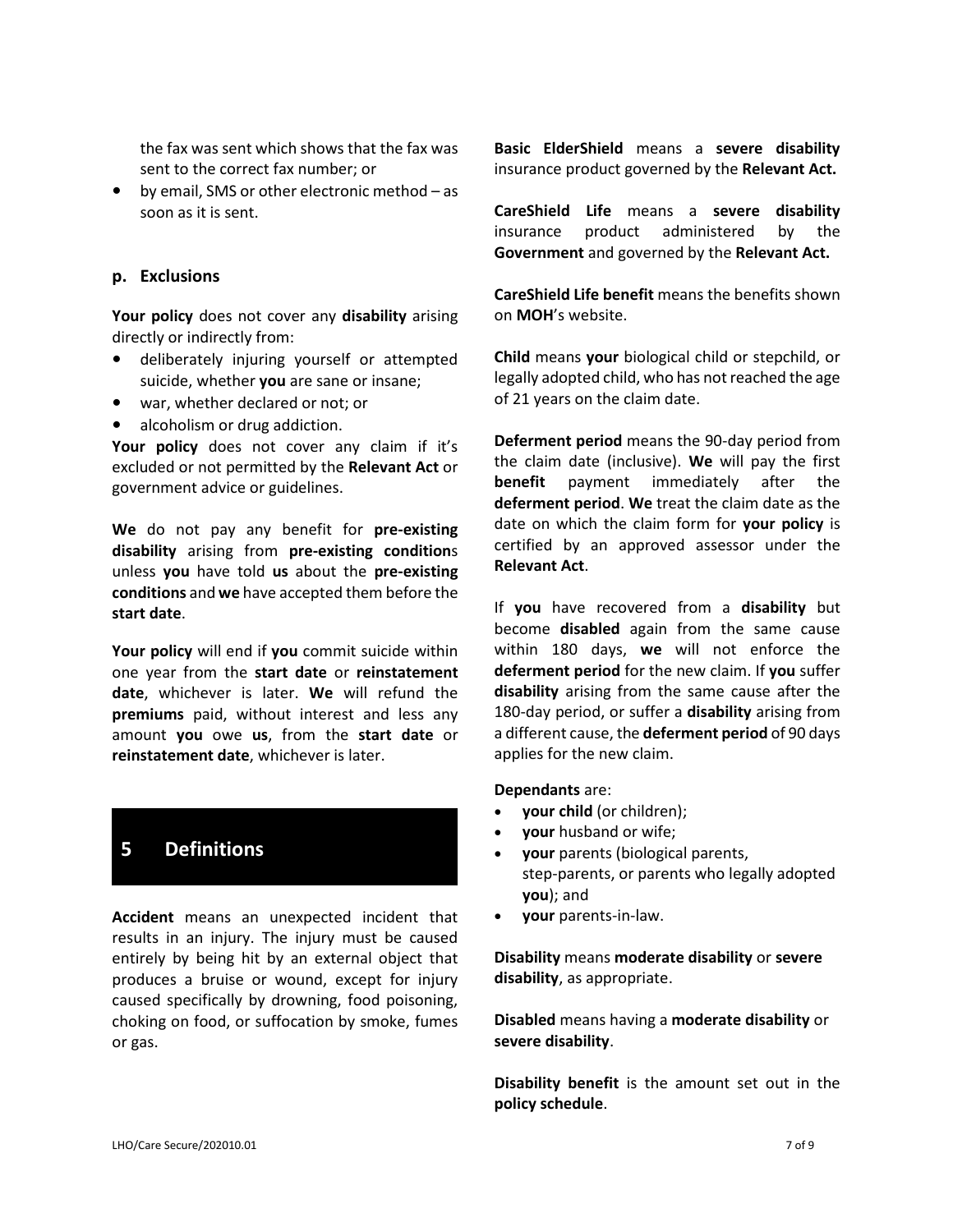**Government** means the Government of the Republic of Singapore and includes any officer authorised by the **Government** to act on its behalf.

**MediSave** means MediSave as defined in the **Relevant Act**.

**Moderate disability** or **moderately disabled**  means **your** inability to perform two of the following activities of daily living, which means requiring significant assistance from another person throughout the entire activity.

- **•** Washing the ability to wash in the bath or shower (including getting into and out of the bath or shower) or wash by other means.
- **•** Dressing the ability to put on, take off, secure and unfasten all garments and, as appropriate, any braces, artificial limbs or other surgical or medical appliances.
- **•** Feeding the ability to feed oneself food after it has been prepared and made available.
- **•** Toileting the ability to use the lavatory or manage bowel and bladder function through the use of protective undergarments or surgical appliances if appropriate.
- **•** Walking or Moving Around the ability to move indoors from room to room on level surfaces.
- **•** Transferring the ability to move from a bed to an upright chair or wheelchair, and vice versa.

**MOH** means the Ministry of Health, Singapore.

**Policy schedule** means the policy schedule attached to **your policy**.

**Pre-existing condition** means any illness, disease, condition or injury:

- **•** for which **you** asked for or received treatment, medication, advice or diagnosis for, or ought to have done so;
- **•** which was known to exist, whether or not **you**  asked for or received treatment, medication, advice or diagnosis; or

**•** the conditions or symptoms of which existed and would have led a reasonable and sensible person to get medical advice or treatment; before the **start date** or **reinstatement date**.

**Pre-existing disability** refers to the **disability you** were suffering from before the **start date**.

**Premium** means the premium set out in the **policy schedule** and as explained in clause 3a.

**Relevant Act** means the Central Provident Fund Act (Chapter 36) or CareShield Life and Long-Term Care Act 2019, and subsidiary legislation as amended, extended or re-enacted from time to time.

**Reinstatement date** means the date when **we**  approve **your** application for reinstatement or when **we** receive the reinstatement **premium**, whichever is later.

**Severe disability** or **severely disabled** means **your**  inability to perform at least three of the following activities of daily living, which means requiring significant assistance from another person throughout the entire activity.

- **•** Washing the ability to wash in the bath or shower (including getting into and out of the bath or shower) or wash by other means.
- **•** Dressing the ability to put on, take off, secure and unfasten all garments and, as appropriate, any braces, artificial limbs or other surgical or medical appliances.
- **•** Feeding the ability to feed oneself food after it has been prepared and made available.
- **•** Toileting the ability to use the lavatory or manage bowel and bladder function through the use of protective undergarments or surgical appliances if appropriate.
- **•** Walking or Moving Around the ability to move indoors from room to room on level surfaces.